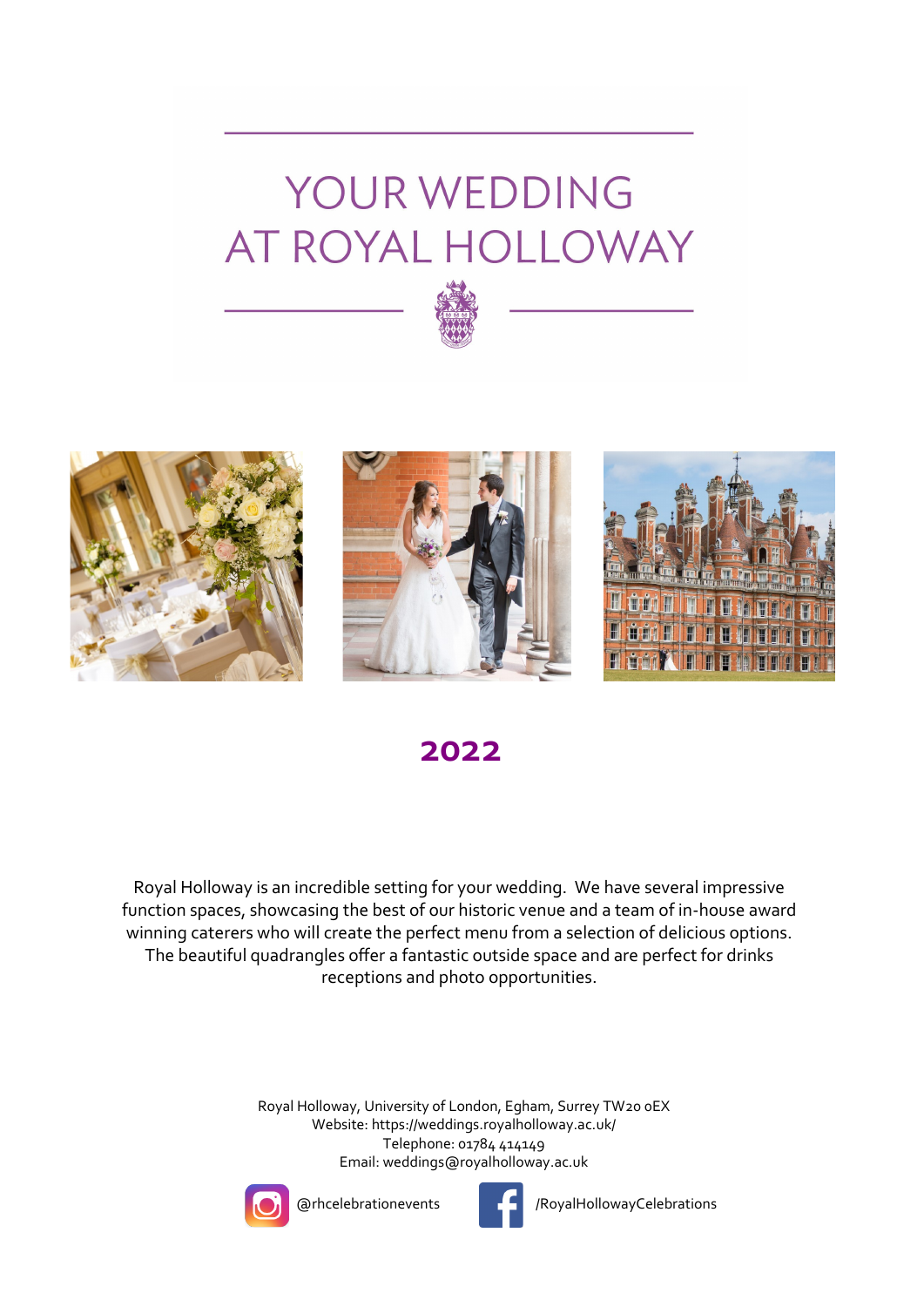

## **Wedding package - £100 per person\***

## (Minimum number of 80 adults)

Use of one of the College quadrangles, colonnade and grounds for reception and photographs Drinks reception – 2 glasses of your reception drink or soft drink & nibbles on arrival 3 course formal wedding breakfast including coffee & petit fours Half bottle of wine Half bottle of mineral water with the meal Toast drink White linen & napkins Use of silver cake stand Gift of a bottle of fizz Menu cards Car parking An events co-ordinator to assist you during the planning stages An event manager to look after you and your guests on the day

## **Room hire charges**

Founder's Dining Hall - £1700 The Picture Gallery and Crosslands Suite - £2000

\* All prices are inclusive of VAT.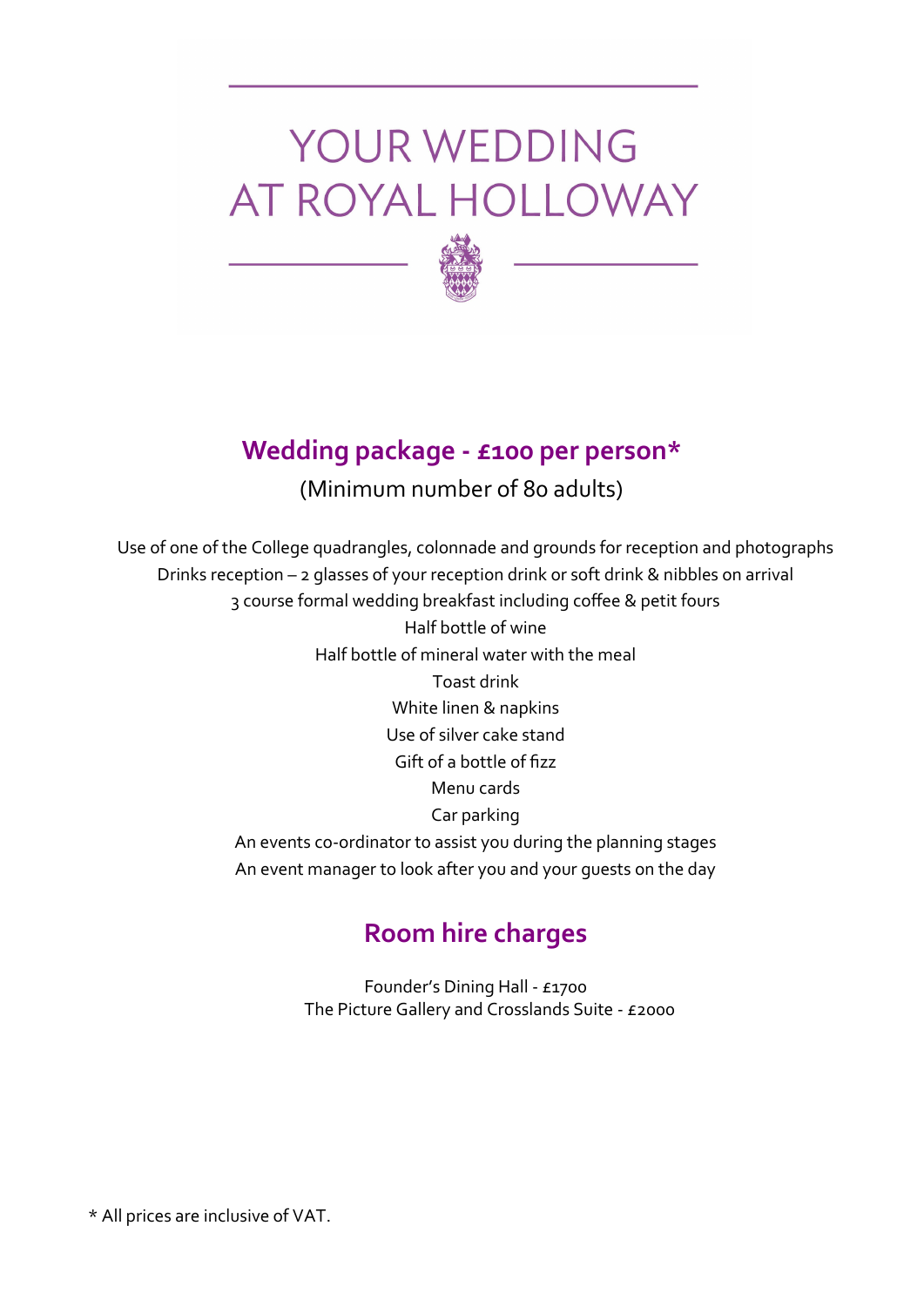

## **Drinks reception**

Choose one, plus one soft drink alternative:

### **NV Prosecco, Via Vai, Veneto, Italy**

**NV Quartese Valdobbiadene Prosecco Superiore DOCG, Ruggeri, Veneto, Italy** 

**Pimms** A refreshing, fruity, summery drink served with lemonade which tastes subtly of spice and citrus fruit.

> **Soft drinks** Orange, apple, grapefruit or cranberry juice. Sparkling elderflower cordial.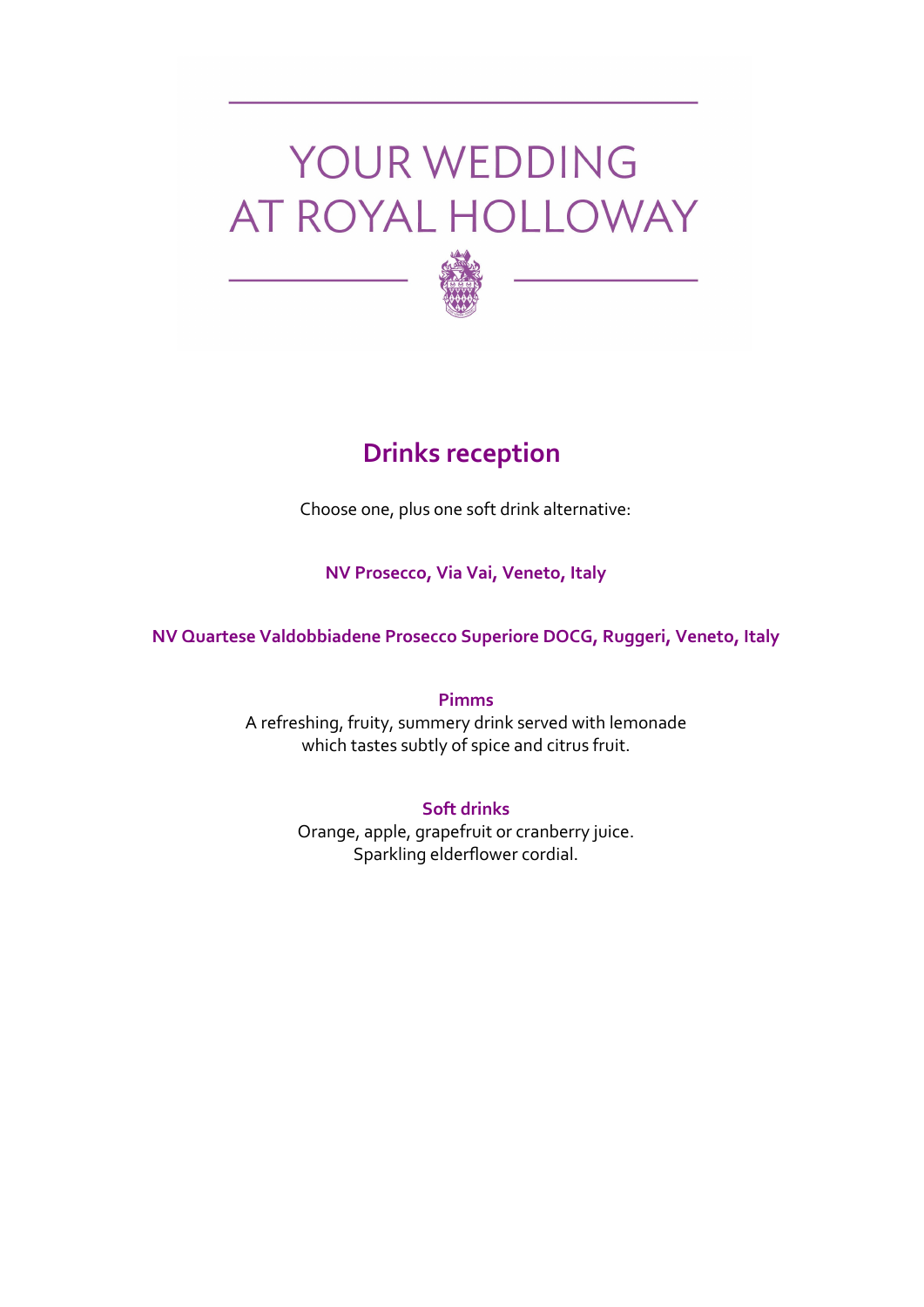

## **Wedding breakfast menu**

Our innovative seasonal menus showcase the best of local produce. You are asked to select one starter, one main course and one dessert, as well as a main course for any vegetarian guests you may have.

Royal Holloway can cater for all dietary requirements. Please let our team know of any food allergies as far in advance of your wedding date as possible. Fresh bread rolls, linen table cloths, linen napkins and menu cards are all included in the package price. You will be invited for a complimentary menu tasting for 2 people approximately 3 months before your wedding.

## **Starters**

#### **Pressed ham hock**

with pea shoots served with a caramelised apple salad and sourdough croute

### **Smoked chicken salad**

served with pickled walnuts, poached quails egg and a truffle dressing

### **Trio of fish (f)**

dressed Cornish crab, cured mackerel and kiln smoked salmon with pickled fennel and wasabi

## **Beetroot and goat's cheese cake (v)**

served with a beetroot and watercress salad

#### **Asparagus (v)**

served with a crispy duck egg and dressed with a chive oil

#### **Wild mushroom and mozzarella arancini (v)**

served with parsley mayonnaise, micro herbs and hazelnuts

### **Mediterranean vegetable gazpacho terrine (vg**)

served with avocado, vegan feta and pea shoots

**Red pepper and tomato soup (vg)**

served with a vegan pesto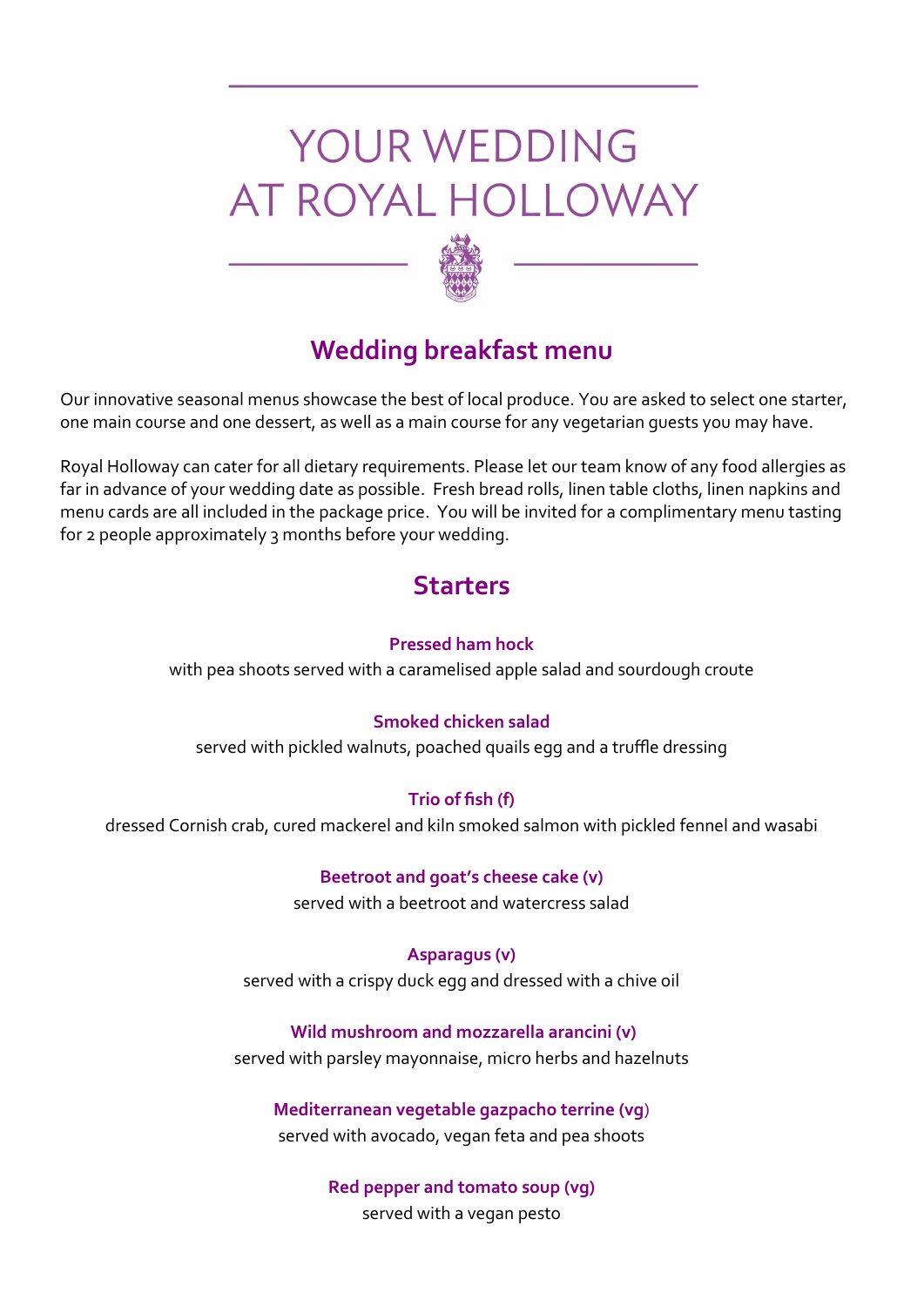

## **Main courses**

## **Pan fried loin of cod**

served on ratte potatoes and spinach with samphire, dressed with a pickled salsa verde

## **Seared salmon fillet**

served with a parsnip rosti and leek and spinach with a lime and dill butter sauce

## **Filet of beef** (£10 supplement)

on a bed of chestnut and spinach served with potato fondant, asparagus and port sauce / jus

## **Rack of Welsh lamb with a chickpea and chive crust**

served with dauphinoise potatoes, heritage carrots and a red currant jus

## **Pan fried corn fed chicken**

served with a white wine butter sauce and baby vegetables

## **British chicken suprème**

served with a leek and mushroom mousse, spring onion mash, peas, broad beans, Gloucester old spot bacon and beurre blanc sauce

## **Peppered Gressingham duck breast**

served with sweet potato fondant, sticky red cabbage, spinach and blackberries

## **Butternut squash, kale and rose harissa parcel (vg)**

served with a BBQ king oyster mushroom and baby watercress

## **Leek, potato and blue cheese pithivier (v**)

served with wild mushrooms, exotic mushrooms and a red wine jus

## **Gnocchi (v)**

in a garlic and truffle sauce served with asparagus and blistered cherry tomatoes, topped with parmesan and basil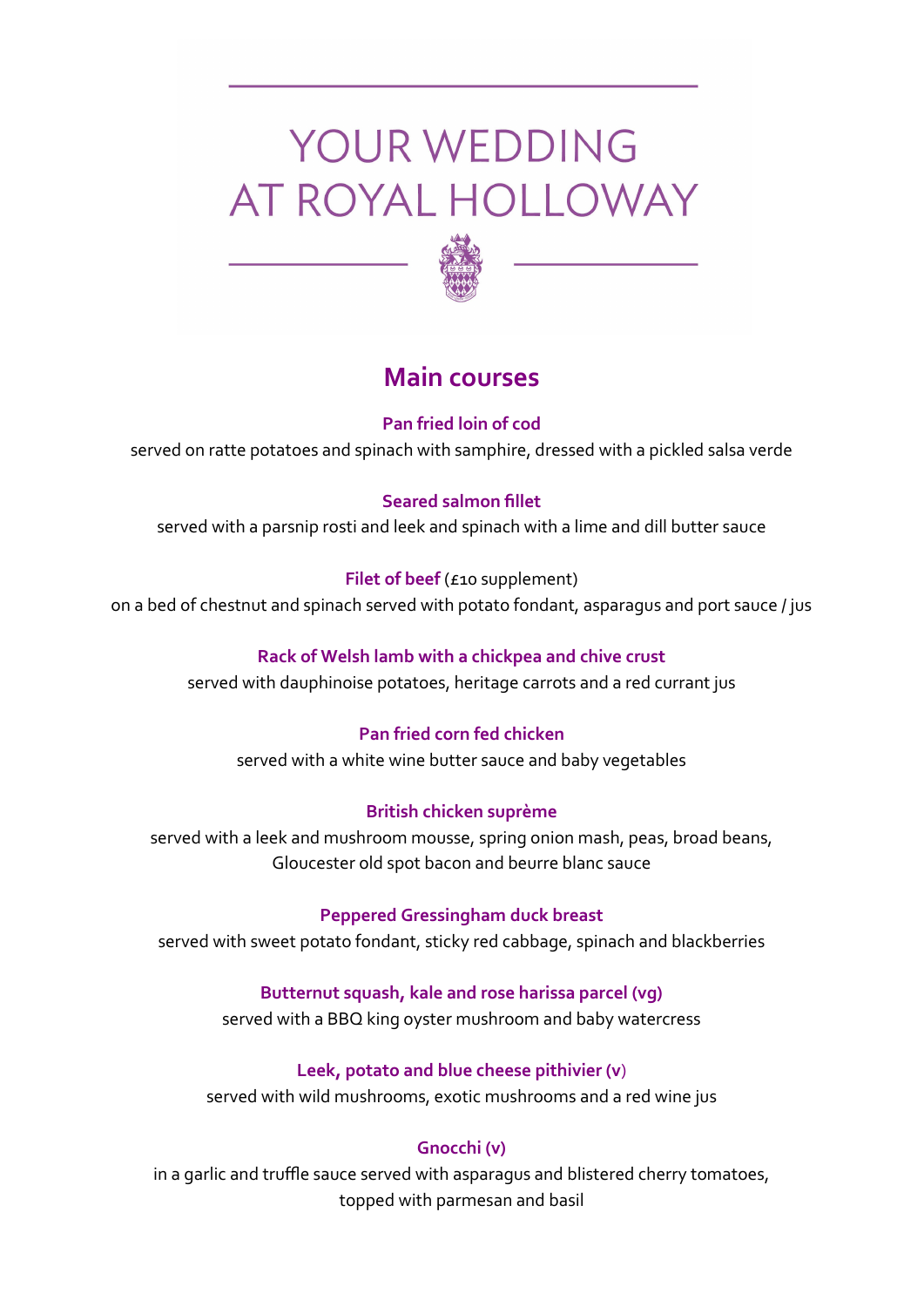

## **Desserts**

## **Traditional apple and oat crumble**  served with crème anglaise or vanilla ice cream

**Sticky Toffee Pudding**  served with Madagascan vanilla ice cream

## **Chocolate cheesecake (gf)**

served with a blood orange syrup, crème fraiche and caramelised orange

## **Trio of Chocolate**

duo of chocolate mousse served with chocolate beignet

**Bakewell tart**  served with raspberries, Disaronno and vanilla Chantilly

**Vanilla panna cotta**  served with poached strawberries, shortbread and baby basil

> **British cheeses**  served with pear chutney and oat biscuits

### **Mojito glazed pineapple carpaccio (vg)**

served with sorbet, lime and candied mint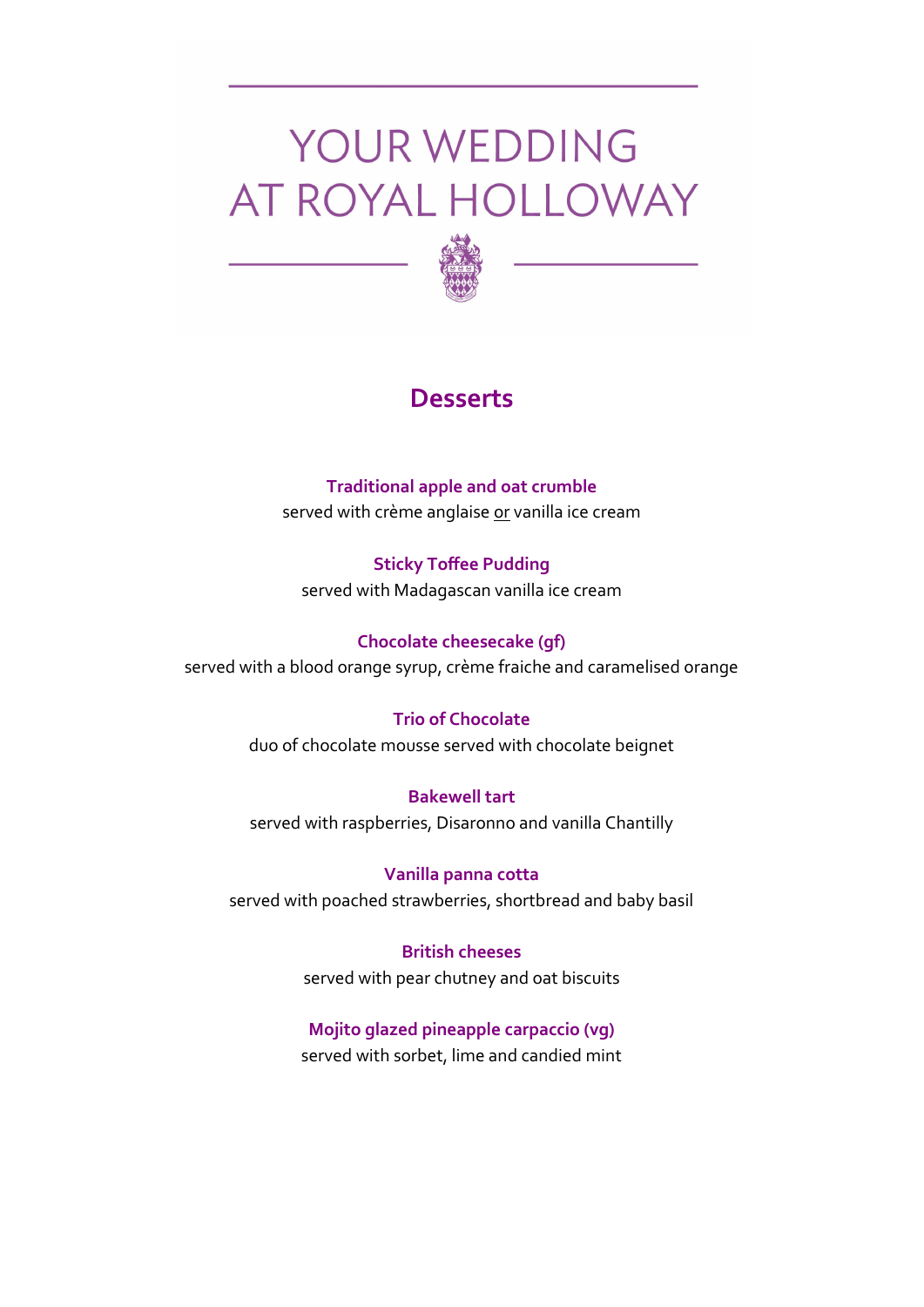

## **Wine and drinks list**

Each guest has half a bottle of wine to accompany their meal. Your wedding breakfast will be served with the following wines as part of the package:

## **White wine**

#### **Anciens Temps Blanc, Vin de France**

Sauvignon Blanc characteristics, with a good weight of fruit and beautifully balanced acidity, giving a long, fresh, crisp finish.

or

## **Chardonnay Reserva, Viñamar, Casablanca Valley, Chile**

An elegant wine with intense aromas, pale yellow colour and fruity flavours balanced with a little oak.

## **Red wine**

**Sangiovese Merlot Rubicone IGT, Fonte della Vigna, Italy** Aromas of cherry, blackberry, violet, sweet spice with a light oaky hint.

**or**

**Carmenere, Viñamar, Casablanca Valley, Chile**

A great balance of fresh, ripe fruit with intense aromas of blackberries.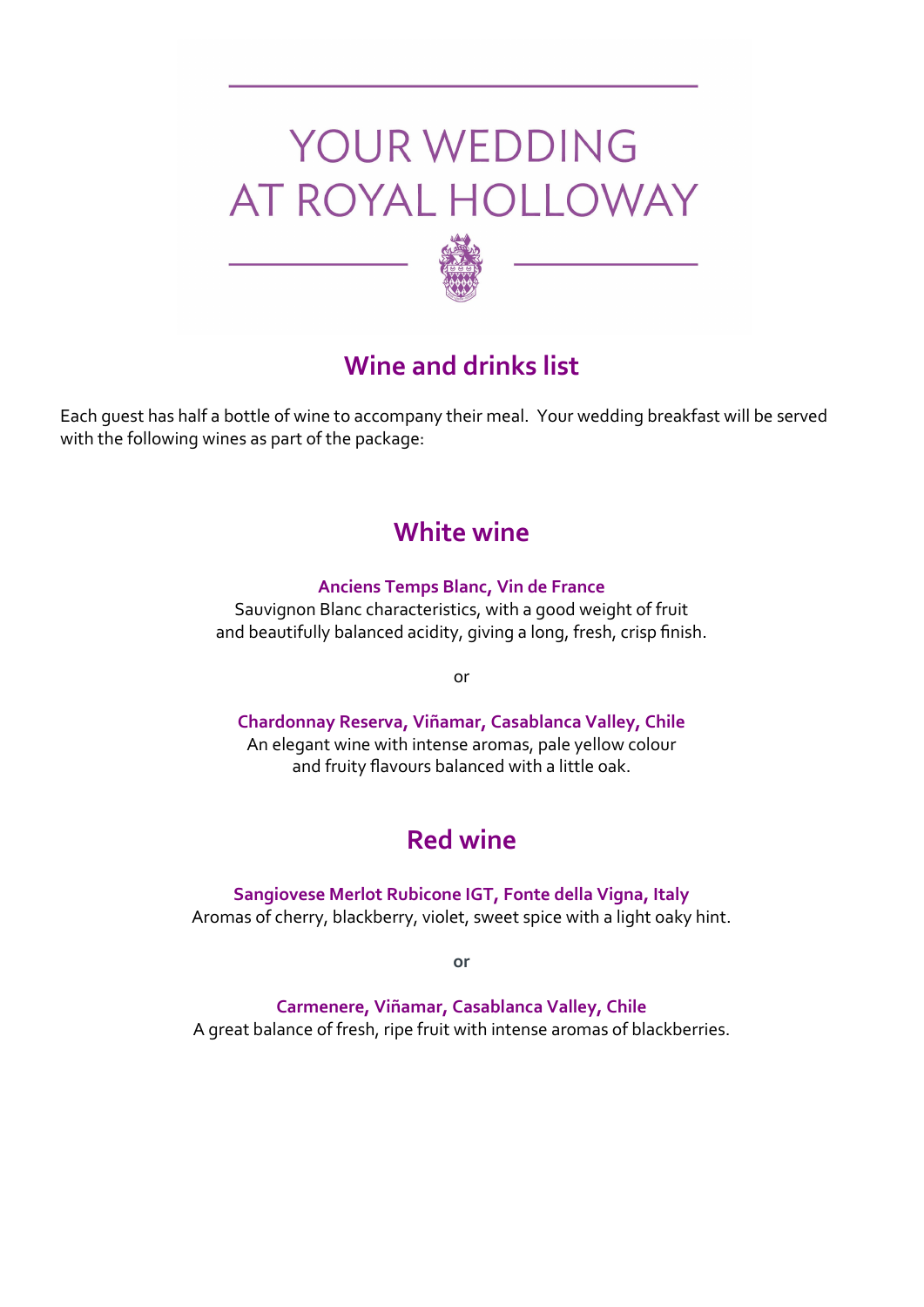

## **Up-grade options and additional items**

We understand that every wedding is different and that you may want that extra something to help make your day even more special. You may wish to consider the following additions we have on offer. Prices are available on request.

#### **1. Canapés**

Upgrade your drink reception nibbles to canapés from £11 per person. Menu available upon request.

#### **2. Evening buffet**

We have a selection of evening buffet and BBQ options for you to offer your guests in the evening.

#### **3. Drinks up-grades**

Choose to up-grade from Prosecco to Champagne and/or select a different wine from our extensive wine list.

#### **4. Additional sorbet course**

Served after your starter, choose from lemon and lime, pink grapefruit, champagne or pear for £6 per person.

#### **5. Cheese course**

A cheese course is always a lovely way to end a meal. We can serve a selection of Artisan British and French cheeses with homemade chutney and savoury biscuits. Prices are available on request.

#### **6. Storage**

We are able to offer a room on the day of your wedding for getting ready and/or for storage of small items (subject to availability) for  $E$ 50.

#### **7. Accommodation**

We have a limited number of ensuite bedrooms in our Hub guest house which your guests are able to book online directly.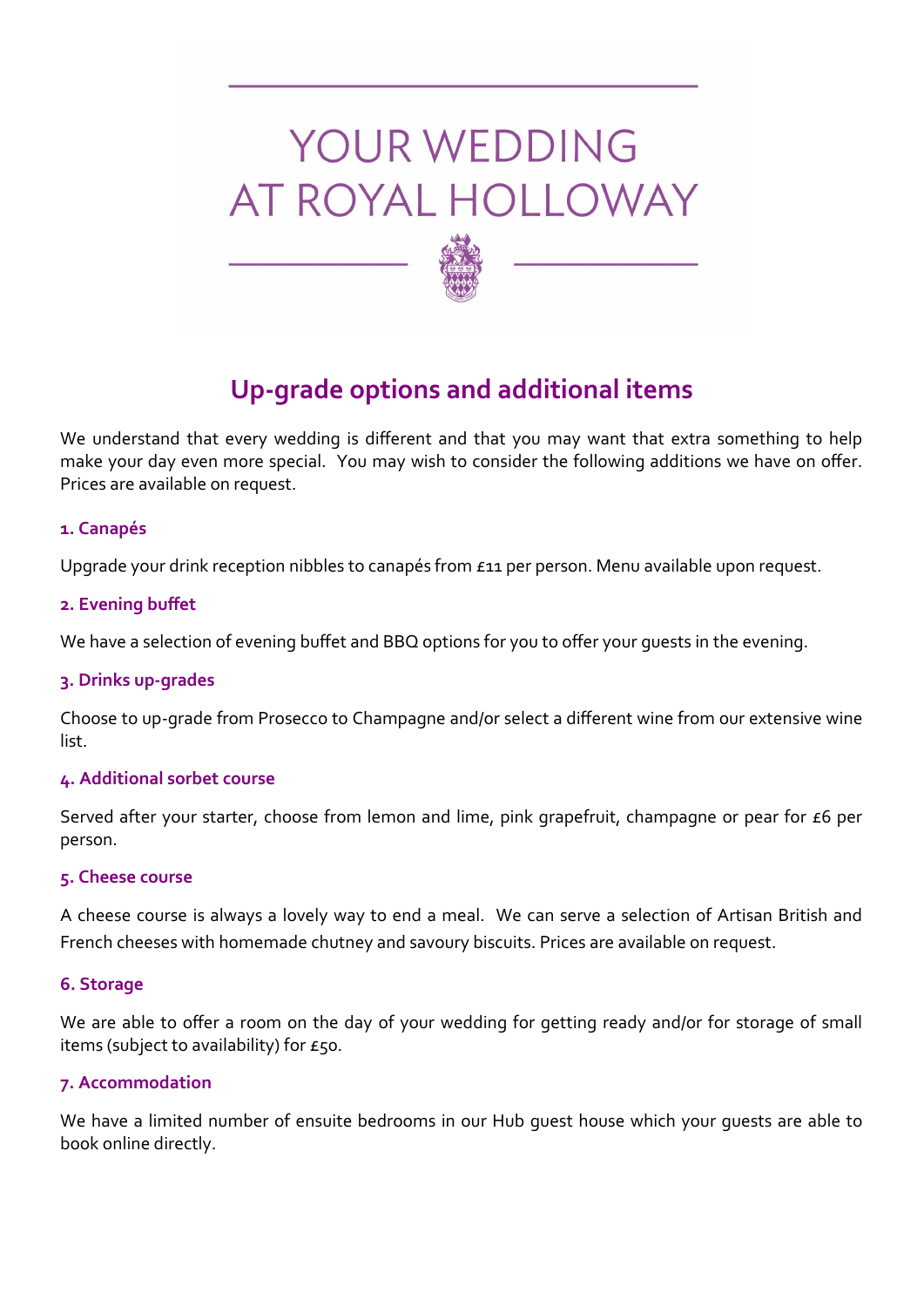

## **Frequently asked questions**

#### **What time will the bar open and close?**

The bar will be opened after your wedding breakfast, unless you have made alternative prior arrangements with our events coordinator (additional charges will apply). Last orders are 11.30pm and the bar closes at 11.45pm unless a late license is arranged to extend this for one hour for an additional fee of £250.

#### **Is there a minimum spend in the bar?**

The minimum bar spend is  $E$ 500.

#### **What time can we have access to the function room on the day of our wedding?**

Access to the function room is from 10am on the day. Please be aware the operations team will be setting up for your wedding.

The Picture Gallery is a security controlled space, therefore access to the PG should be discussed with the event coordinator.

#### **Will there be a menu tasting?**

One complimentary tasting for two adults is included in your wedding booking. This includes 2 starters, 2 main courses and 2 desserts. Wine tasting can be a pre arranged for an additional charge. Family members or members of the wedding party may attend at an additional cost. We ask that you select your catering options 3 months prior to your wedding day.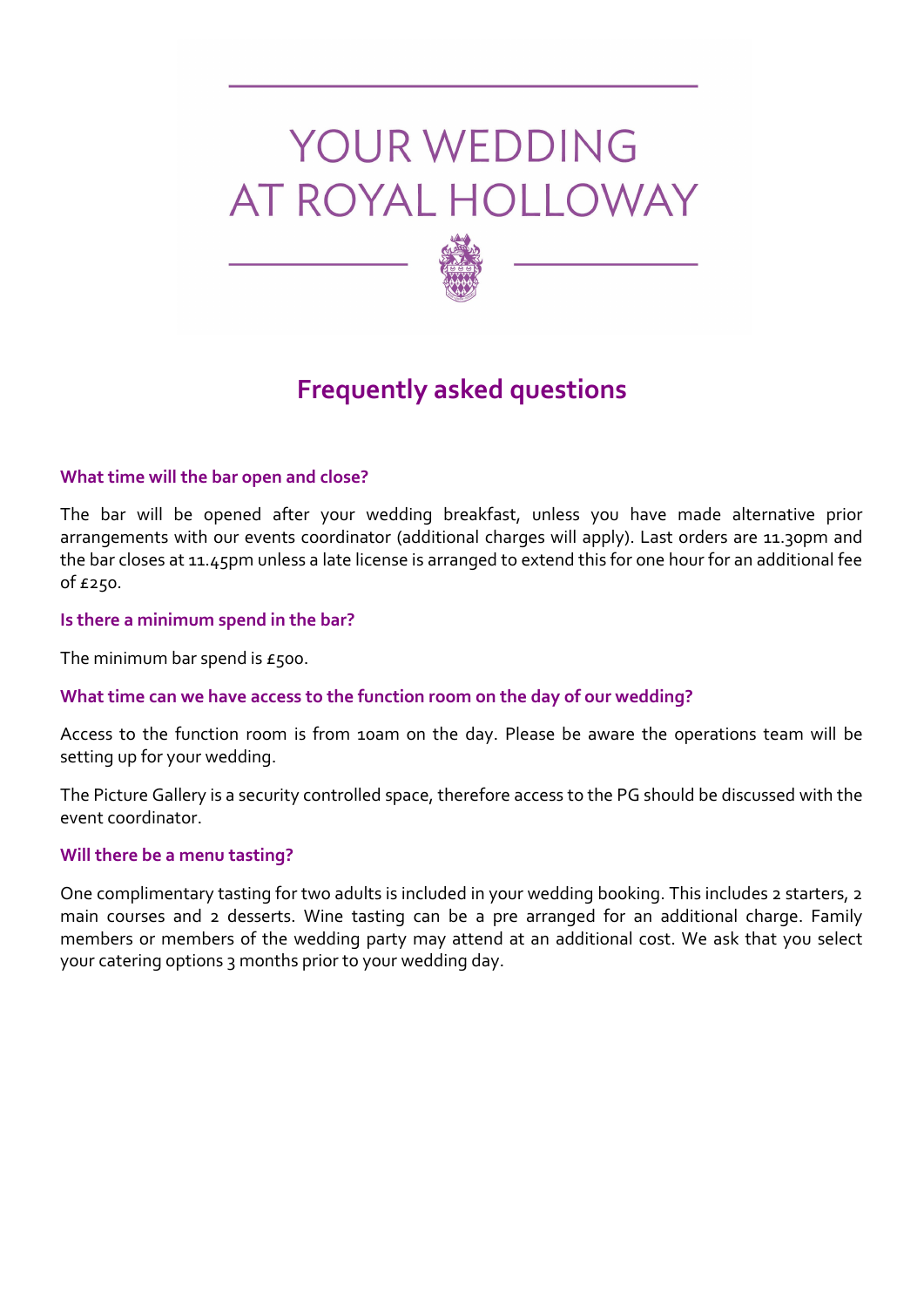

## **Local suppliers**

Our recommended suppliers have all worked at Royal Holloway. They know the building well, produce stunning work and have only ever had excellent feedback from clients.

### **Cakes**

Designer Cakes by Elle – 07866 807276 – https://www.designercakesbyelle.co.uk/

## **Cars**

Linara Classic Wedding Cars - 07474 108008 - [www.linaraclassicweddingcars.com](http://www.linaraclassicweddingcars.com/)

### **Décor**

Host with Style – 0208 241 0032 – [www.hostwithstyle.co.uk](http://www.hostwithstyle.co.uk/)

Chair Cover Dreams - 01932 765737 - <https://www.chaircoverdreams.co.uk/>

### **Flowers**

Tangerine and Green - 01784 430809 - www.tangerineandgreenflorist.co.uk

Wrap and Tie Floral – 01932 765392 / 07770 46507 - [www.wrapandtiefloral.co.uk](http://www.wrapandtiefloral.co.uk/)

## **Lighting**

Partylights - 020 8892 3444 - [www.partylights.co.uk](http://www.partylights.co.uk/)

## **Live music**

Allegro Arts – 01784 409654 - [www.allegroarts.co.uk](http://www.allegroartslivemusic.co.uk/)

## **Photographers**

Copland-Cale Photography – 020 8391 5610 [www.copland](http://www.copland-cale.com/)-cale.com

Kit Myers Photography – [www.kitmyersphotography.co.uk](http://www.kitmyersphotography.co.uk/)

## **Videographer**

W4 Wedding Films - 07913898964 [www.w4weddingfilms.com](http://www.w4weddingfilms.com)

## **Make-up Artist**

LND makeup - 07502 283107 - <https://www.lndmakeup.com/>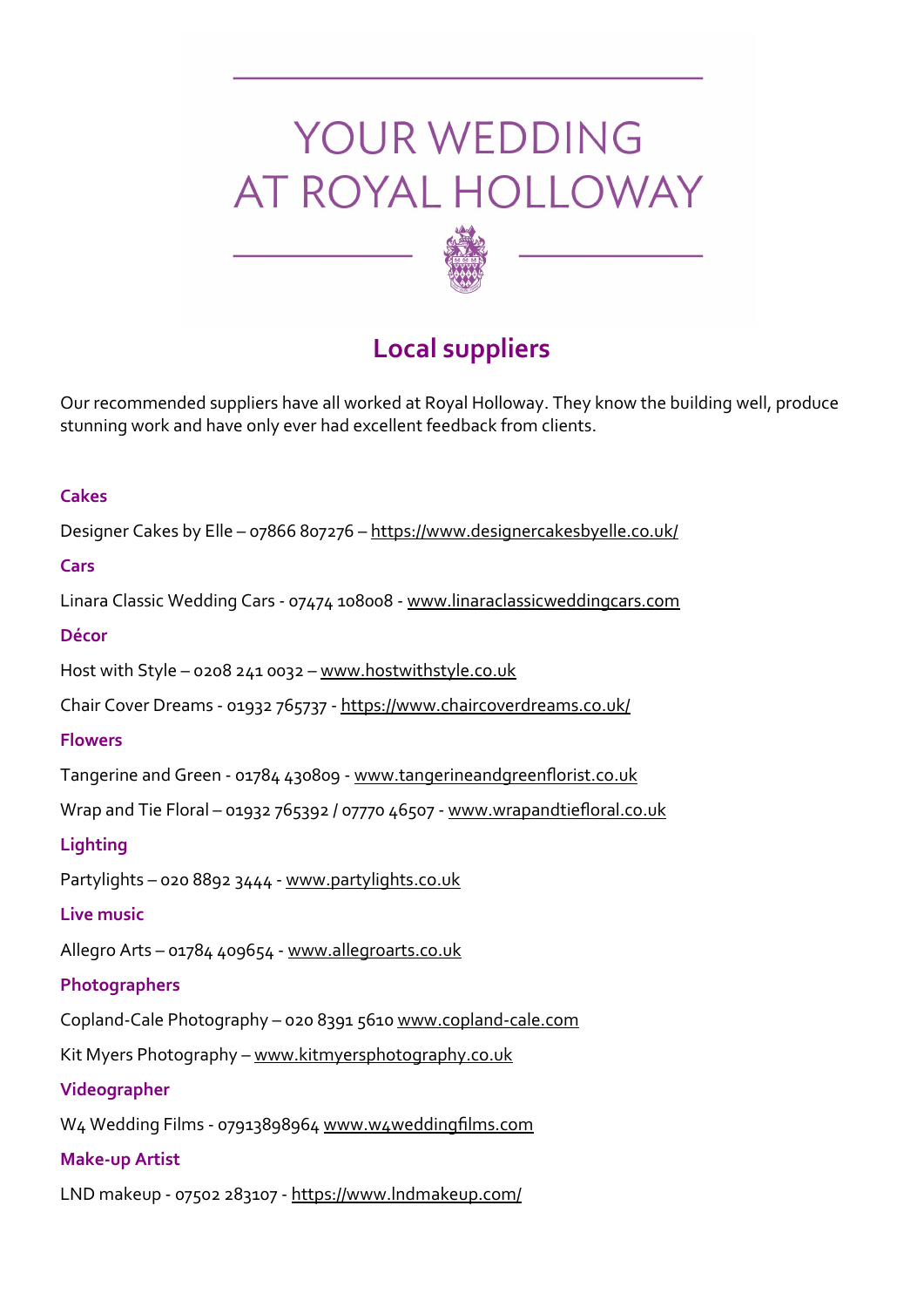

1. Signing of the provisional schedule together with a non-refundable deposit of £1,000 represents confirmation of your forthcoming wedding reception. Cheques should be made payable to 'RHBNC' (Royal Holloway and Bedford New College). The full outstanding balance is required one month prior to the date of the wedding.

2. Final numbers must be confirmed at least 10 working days prior to the wedding.

3. If you wish to cancel your booking the following cancellation charges will apply:

Less than three months notice – 90% charge of the total value of the booking

Less than 10 working days notice – full charge of the total value of the booking.

4. All drinks and food must be purchased through RHBNC. Neither you, nor your guests, are permitted to bring any food or beverage onto the premises, unless previously agreed.

5. A menu tasting for two people is provided on a complimentary basis.

6. Visitors must accept responsibility for any damage to College property (or to that belonging to any individual or organisation) other than fair wear and tear, and for injuries, fatal or otherwise to any person(s) arising from or in connection with their use of facilities caused by negligence, wilful act, or default. Royal Holloway reserves the right to ask any person or group of persons to vacate the premises immediately for bad behaviour or malicious damage to the property.

7. We regret RHBNC does not accept any responsibility for any loss or damage to vehicles or other property howsoever caused

8. The costs of repairing any damage caused to the property, contents or grounds by any of your guests must be reimbursed to RHBNC by you.

9. As our campus is a working university and Founders Building is a Grade 1 Listed Building, from time to time it may be necessary to carry out building maintenance or improvements, which may result in some inconvenience to visitors. We will advise you of any such work prior to your arrival on site, and we will take reasonable steps to minimize any inconvenience to your event.

10. RHBNC does not accept liability for any claims arising from failure to provide any of the services contracted and reserves the right to alter or cancel any booking due to circumstances beyond its control, including but not limited to industrial action, flooding, storm, supply of gas, electricity and water, fire alarm evacuation, or act of God.